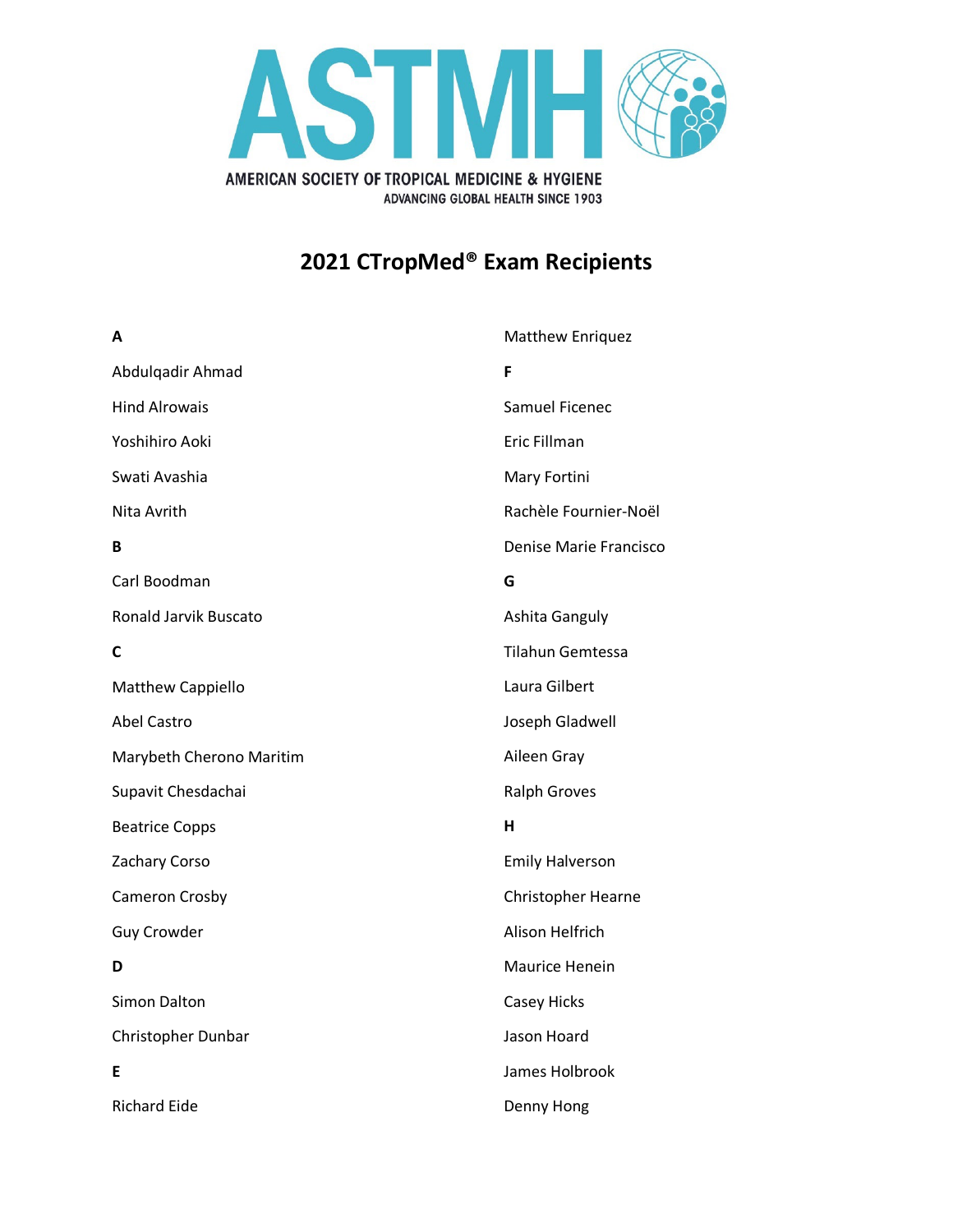Ehteshamul Huque Andrew Hurlburt **I** Godwin Igodo **J** Josef Jackson Greg Jacobs Jane Jarjour Paul Jewell Austin Jones **K** Thomas Kalinoski Vinay Kampalath Julika Kaplan Kathryn Kass Benjamin Kaufman Kescha Kazmi Taito Kitano Taiichiro Kobayashi Atsushi Kosaka **L** Alison Lane Luis Lantigua Tatem Hannah Lee Jessica Lotridge **M** Elizabeth Maidl Kyle Martin Rachel Martin-Blais Jonathan Mayhew David McCormick April McDougal Megan McKenna Thomas Melgar Benjamin Moser Baijayanta Mukhopadhyay Abdu Musubire Charmaine Mutucumarana **N** Christa Nevin Jamie Nguyen Scott Norville **P** Monica Pachar Brady Page Christian Petrauskis Linda Powers Rupeena Purewal **R** Archana Reddy Pothula Reddy Sandeep Reddy Josephine Reece Sarah Reese Paul Robben Stephanie Ross